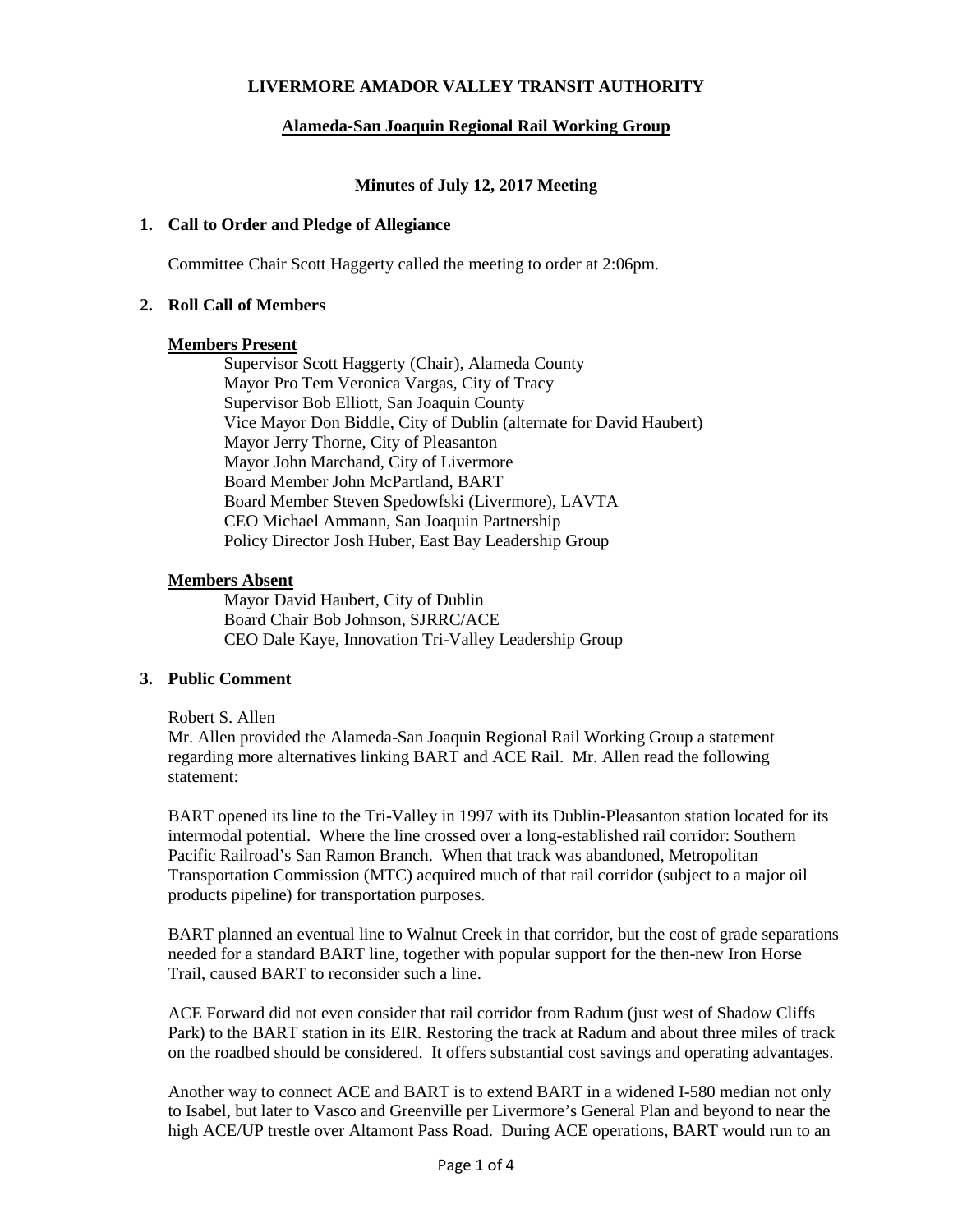intermodal station there. Other hours it would end at Greenville/I-580 and a major park facility there.

# **4. Minutes ACTION**

Approved: Thorne/Vargas Aye: Haggerty, Biddle, Marchand, Vargas, Spedowfski, Elliott, McPartland, Thorne No: None Abstain: None Absent: Haubert, Johnson

# **5. Legislative Update on AB 758 ACTION**

Assemblywoman Catharine Baker provided a Legislative Update on Assembly Bill (AB) 758 to the Alameda-San Joaquin Regional Rail Working Group. AB 758 passed three committees and was planned to be heard by the Transportation Committee, but there was a pause placed on this bill. AB 758 will be a two year bill that will be voted on next year in the spring and will not be voted on this year. The reason behind taking a pause versus a vote was primarily to ensure the bill has enough consensus in the bay area that they would like to demonstrate. This will also give time for the Alameda-San Joaquin Regional Rail Working Group to study all the options available to make the BART and ACE connection and create a consensus plan to build and deliver the project. The Transportation Committee didn't feel that the Alameda-San Joaquin Regional Rail Working Group were at that point yet. Instead of having the bill amended in a way that would be fundamentally contrary to omission of what everyone is trying to accomplish it was a good option to make it a two year bill. Assemblywoman Baker strongly believes that the Alameda-San Joaquin Regional Rail Working Group bill has the right foundation. Going forward Assemblywoman Baker and Assemblywoman Eggman will continue to work with their colleagues and stake holders in the community obtaining feedback and selling AB 758. Assemblywoman Baker also encouraged the Alameda-San Joaquin Regional Rail Working Group to continue the work they are currently doing. Assemblywoman Baker stated that the Alameda-San Joaquin Regional Rail Working Group now has time to review the ACE and BART EIR's and consider the different options for a Tri-Valley connection. Assemblywoman Baker hopes that this will lay the ground work for the bill next year. Assemblywoman Baker felt very strongly that the legislation should continue to be agnostic about what are the best ways to connect BART to ACE. There are many in the Tri-Valley who believe, and with great foundation basis, that BART extending from Dublin/Pleasanton to Isabel and then to Greenville is the best option, but there are other options. Assemblywoman Baker stated that being agnostic by not picking one option over another and leaving that decision to the Alameda-San Joaquin Regional Rail Working Group is the best way with integrity to do it.

# **6. Consideration of Comments on ACE Forward EIR ACTION**

Executive Consultant Frank Wilson advised the Alameda-San Joaquin Regional Rail Working Group that the BART Environmental Impact Report (EIR) will be available Monday, July 31, 2017. The ACE EIR is will be complete on Monday, July 31, 2017. It is difficult for us individually and collectively to respond and react to one EIR winding down and one EIR gearing up. The Alameda-San Joaquin Regional Rail Working Group is responsible to make the decision as to where BART and ACE make the connection. Regardless of how the rail is built the Alameda-San Joaquin Regional Rail Working Group will need our own EIR. Dan Leavitt from ACE forward commented that they made a 60 day comment period and normally it is only 45 days. Dan Leavitt also stated that this is the first he has heard of a comment extension request, but that request would need to be heard by the ACE Board. Dan Leavitt asked what would be gained by extending the ACE EIR comment period to view the BART EIR and requested to have something in writing regarding an ACE EIR extension from the Alameda-San Joaquin Regional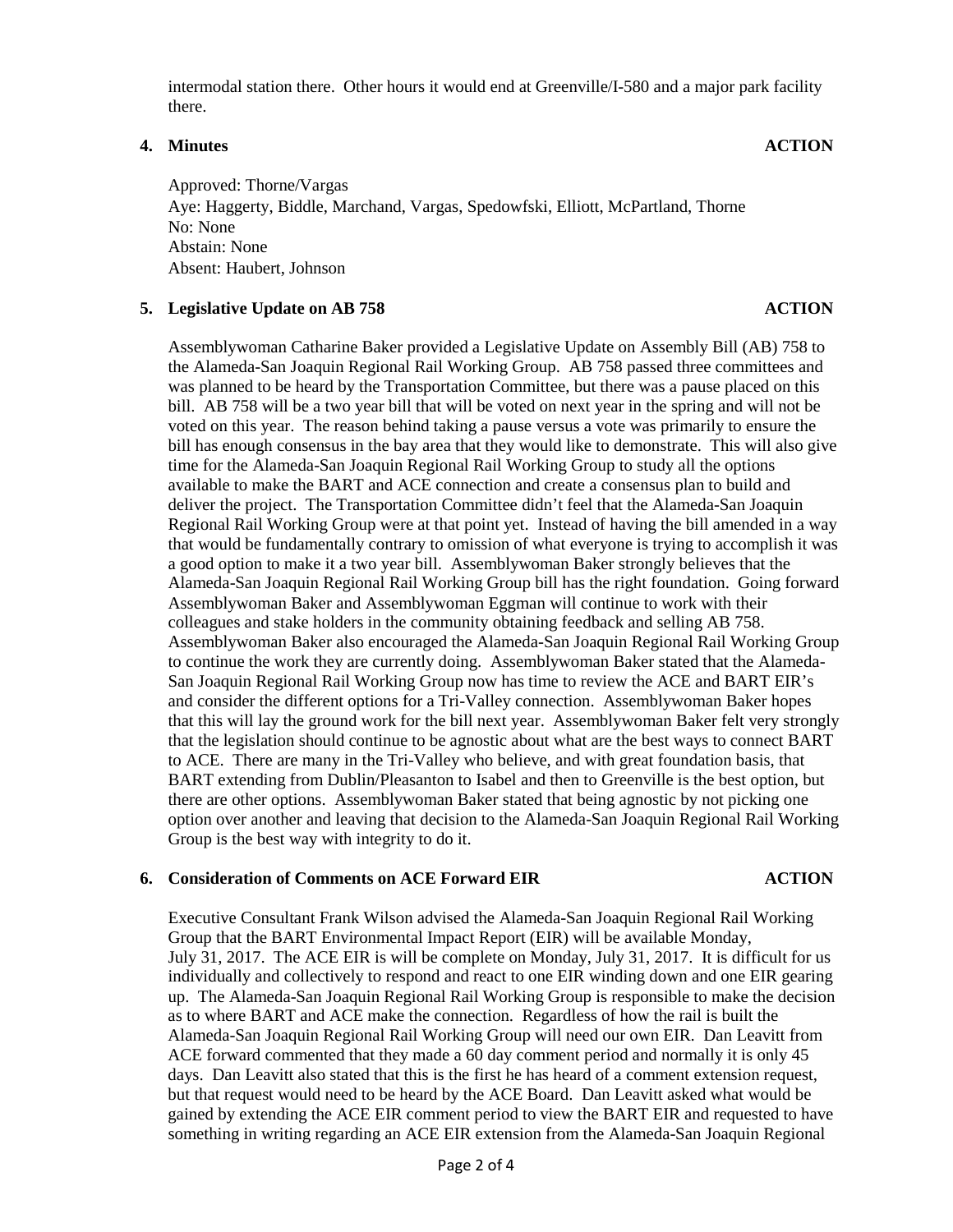Rail Working Group. Executive Consultant Frank Wilson responded to Dan Leavitt stating that they don't know what can be gained, but that is why they are asking. The Alameda-San Joaquin Regional Rail Working Group would like to have all the information available to make an informed decision and to compare and contrast the options. Supervisor Scott Haggerty stated that the Alameda-San Joaquin may want to comment on the Union City ACE option, but they have not seen that specific information on an EIR and would like to see how BART and ACE interconnect. Dan Leavitt stated that ACE's consultant informed him that it is typical for a few days grace period with an environmental process for additional comments after the process is closed and will still be accepted. Mayor Pro Tem Veronica Vargas responded to Dan Leavitt stating that during the EIR process there can be an extended grace period for additional comments, but those comments do not become part of the written response that are accepted and are not recorded or added to the EIR document. Executive Consultant Frank Wilson expressed that all entities are to work together in this process and coordinate, but instead is forcing us to work apart. Supervisor Scott Haggerty does not believe that BART will write a fair EIR to extend BART to Livermore and that it has been smoke and mirrors. Supervisor Scott Haggerty pointed out that millions of dollars of taxpayer money has been spent to release an EIR that says do bus. Mayor Pro Tem Veronica Vargas believes that it would take two to two and a half weeks to review the BART EIR. Andrew Tang from BART stated that he is fully confident that the BART EIR will be out on Monday, July 31, 2017 and that the BART EIR has the same four alternatives since February 2014, but there were delays on the EIR for various reasons. Andrew Tang also stated that BART going to downtown Livermore was not one of the options given in the four alternatives. In February 2014 it was decided that the BART EIR would only look at BART to Isabel. LAVTA Board Member Steven Spedowfski asked if the new BART EIR has a full service yard included. Andrew Tang responded that the product definition of BART will include a full maintenance and storage facility and is included in the EIR, this due to 12 minute headways resulting in more trains and the plan to have 10 car trains. The EIR will reveal an agreement that has been made regarding sharing the cost of the full maintenance and storage facility. LAVTA Board Member Steven Spedowfski asked what the estimated cost of the facility would be. Andrew Tang stated that it would be best to wait for the EIR to be released for the final numbers. Supervisor Scott Haggerty stated that for a five mile extensions why we would pay anything towards a yard facility that BART is getting the benefit of using when it could be built anywhere. Andrew Tang explained that Supervisor Haggerty's statements are correct that a maintenance facility would add benefit to the entire BART system and that is why there is a cost sharing agreement in place. LAVTA Board Member Steven Spedowfski would like to know if Livermore can receive credit for what Livermore already paid into the system with receiving no service from BART. Mayor Marchand stated that Livermore has given 380 million dollars as of 3 years ago.

Supervisor Scott Haggerty motioned to have a two week extension on the ACE EIR.

Approved: Haggerty/Vargas Aye: Haggerty, Biddle, Marchand, Vargas, Spedowfski, Elliott, McPartland, Thorne No: None Abstain: None Absent: Haubert, Johnson

Supervisor Scott Haggerty sent an immediate motion to BART asking them to release there EIR a week early on Monday, July 24, 2017.

Approved: Haggerty/Vargas Aye: Haggerty, Biddle, Marchand, Vargas, Spedowfski, Elliott, McPartland, Thorne No: None Abstain: None Absent: Haubert, Johnson